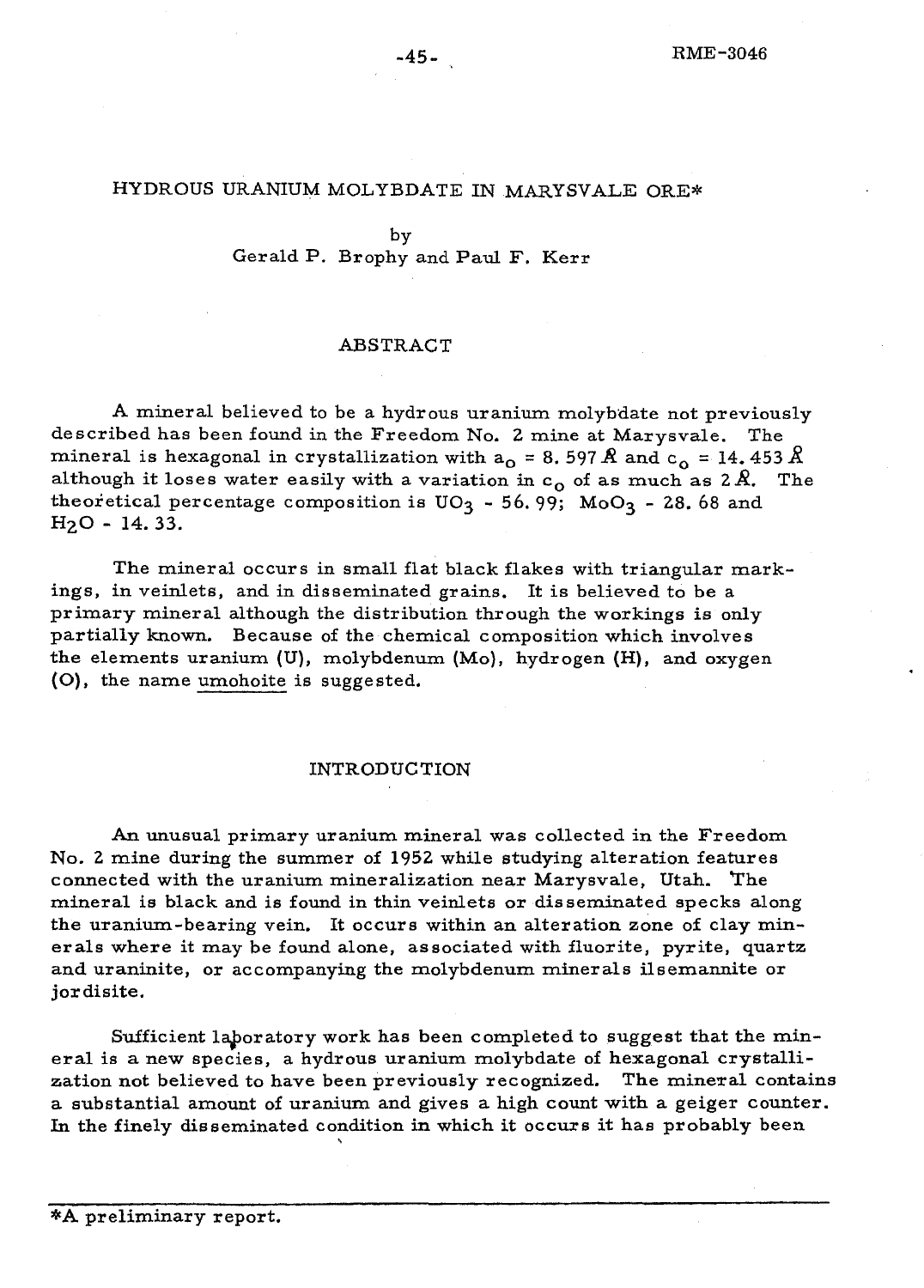mined along with uraninite and may be responsible for the unusual molybdenum content of Marysvale are in a number of instances.

Since ore control in mining is largely based upon radioactivity as detected by counters, it is unlikely that failure to recognize the mineral has resulted in any noticeable uranium loss. The genetic significance of the mineral is of interest because of its bearing on the distribution of uranium deposits in the area and at other localities where the mineral may possibly be found.

The mineral has been found chiefly on the 3rd level of the Freedom No. Z mine, just below the oxidized zone, and appears to be restricted to the lower levels and primary ores. The vein along which the mineral is found follows a nearly vertical fracture in quartz monzonite where the host rock has been altered to clay minerals for a width of 4-6 ft. with uranium mineralization concentrated in an irregular manner along the central portion.

#### PROPERTIES

The mineral is black to bluish black with a bright sub-metallic luster and is foliated or platy. It somewhat resembles biotite but lacks the cleavage of .the mica and is opaque. The hardness is about Z and the specific gravity as determined approximately on small fragments with a Berman balance is 4. 55 to 4.66. Specific gravity determinations were repeated a number of times, but were hampered in each case by the minute size of the largest grains available.

Polished surfaces are strongly anisotropic and yield the following microchemical etch tests:

 $HNO<sub>3</sub>$  1:1 - effervesces, then turns yellow and yellow-brown; HCl  $1:1$  - negative; KOH 40% - negative; HgCl<sub>2</sub> 5% - negative;  $H_2O_2$  - negative; HCl Dil. 10% U.S.P. - negative; FeClz 20% - etches mineral strongly;' Aqua Regia - quickly and strongly etched.

A sample of about 1. 5 grams was separated and submitted to Mr. SUve Kallman of Ledoux and Co. for chemical analysis. The mineral is reported to contain  $UO_3 - 57.65\%$ ;  $MoO_3 - 28.23\%$ , and  $H_2O - 14\% + 1\%$  with about  $1\%$  of As<sub>2</sub>O<sub>3</sub>. It appears to be essentially a hydrated uranyl molybdate,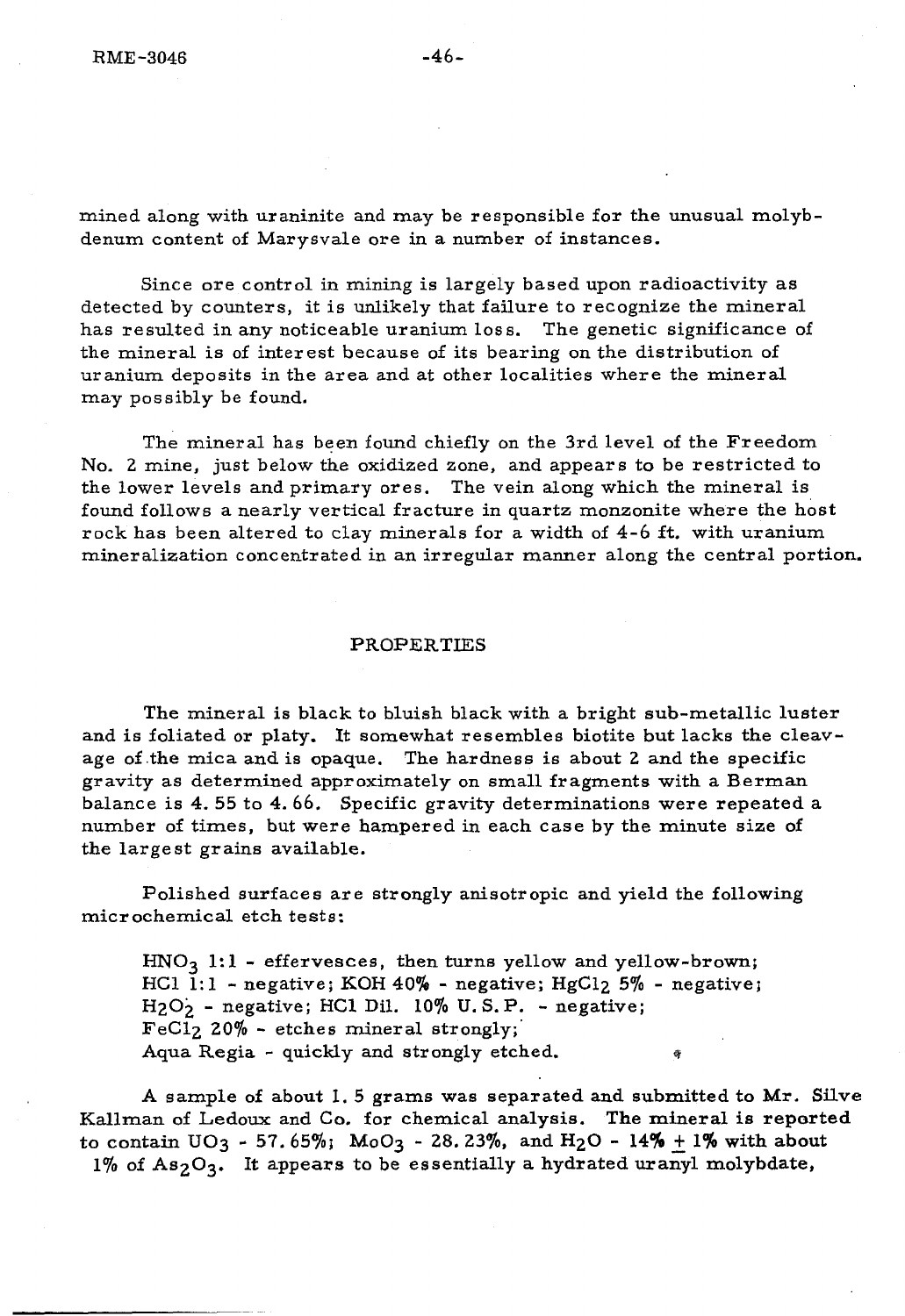The mineral from the Freedom mine has been examined with the X-ray spectrograph (X-ray fluorescence). Two instruments were used, an early model with moderate sensitivity in the Mineralogical Laboratory, Columbia University, with a fluorite crystal, and a recently improved high sensitivity instrument made available through the courtesy of Mr. Frederick Behr, engineer of the North American Philips Mount Vernon plant, with a lithium fluoride crystaL Strong reflections are given for uranium (13 lines) and molybdenum (2 lines) with moderate peaks for arsenic and iron. Traces of Ru or Pd, La, Ba, Mn and Sb are recorded. Iron may be due to traces of pyrite but the source of the arsenic and the trace elements is uncertain. A small amount of arsenopyrite could be associated with the pyrite.

### X-RAY MEASUREMENTS

Specimens collected in the field have failed to yield crystals capable of goniometric measurement. Numerous flat plates about 1 mm. in diameter and 0.2 mm. thick have been separated, but all lack angular crystal boundaries. A few have been observed with triangular markings on the flat plates and similar plates yield ray patterns in a Laue camera, the rays showing a hexagonal pattern with a few partly developed spots.

X-ray powder patterns show unusual variability due to the effects of X-ray bombardment. Successive patterns exposed from the same sample mount show a shift in line positions. The total shift in the basal reflection varies as much as  $2\hat{X}$  under strong X-ray bombardment. In order to secure stability the X-ray spectrometer powder reflections recorded in Table 4: were obtained from a sample previously subjected to approximately Z days of direct X-ray exposure.

More satisfactory measurements were secured from a series of basal plates mounted on a flat surface, later bombarded and then scanned with a Philips X-ray diffractometer (formerly spectrometer). Ten orders of basal reflections were secured in this way (Table S) the lines yielding consistent measurements upon repeated scanning, although the low angle lines lack the reproducibility of the high angle lines. Computation of the interplanar spacings appraximates values yielded by hexagonal indices within the limitations of the measurements thus far available. The method of Ito (1950) was utilized in establishing indices. The most satisfactory measurements based upon higher angle reflections appear to yield the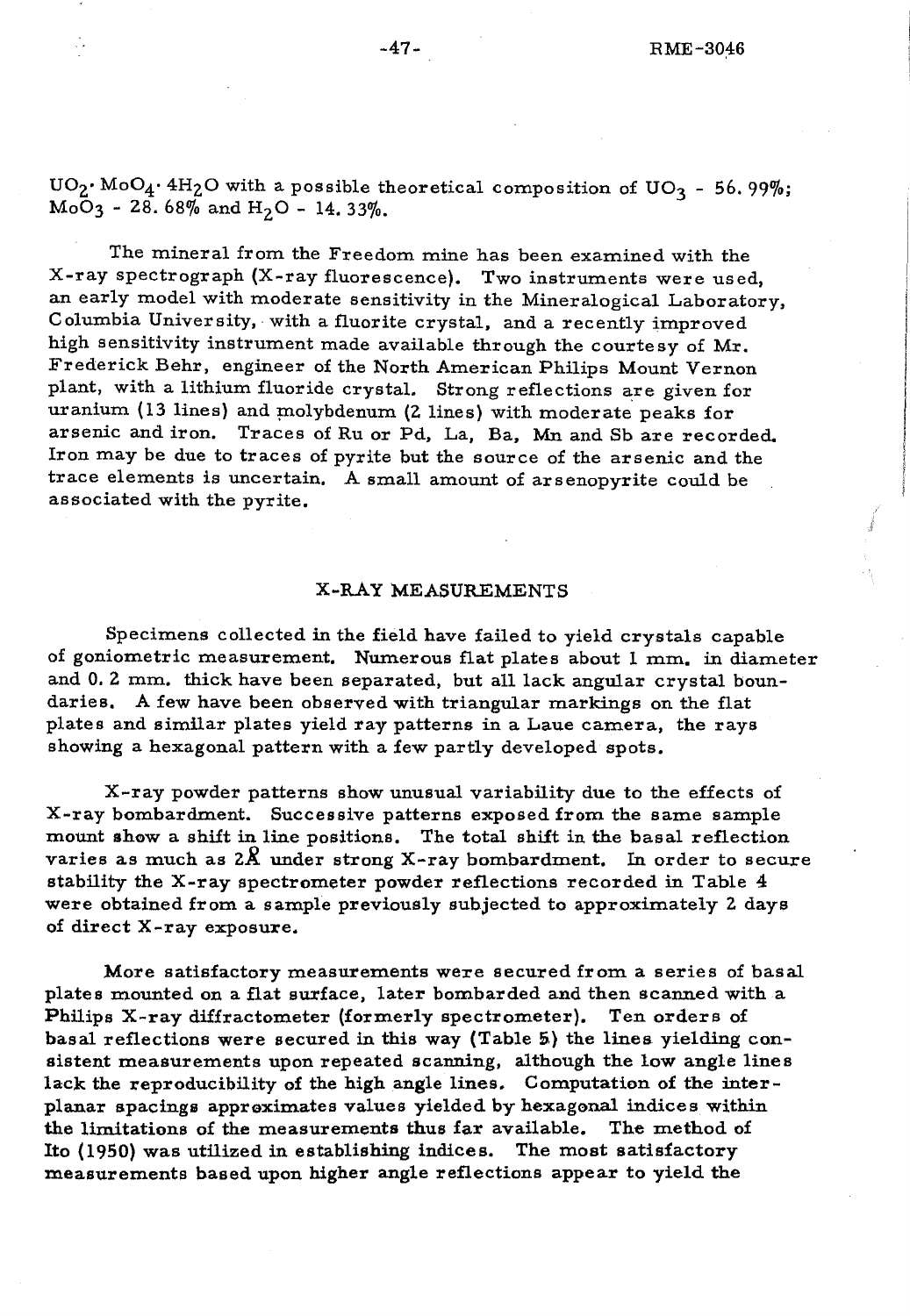# X-ray Spectrometer Reflections on Powdered Sample\*

| $\mathop{\rm Line}\nolimits$ |              |       |       |
|------------------------------|--------------|-------|-------|
| $_{\rm Index}$               | Intensity    | 20    | **ስ   |
| (00.1)                       | 52           | 6.18  | 14.29 |
| (10.0)                       | 23           | 10.31 | 8.57  |
| (00.2)                       | 264          | 12.30 | 7.19  |
| (00.3)                       | 176          | 18.46 | 4.80  |
| (20.0)                       | 3            | 20.64 | 4.30  |
| (20.2)                       | $\mathbf{z}$ | 23.90 | 3.72  |
| (00.4)                       | 62           | 24.68 | 3.60  |
| (20.3)                       | 10           | 27.67 | 3.22  |
| (11.4)                       | 7            | 29.16 | 3.06  |
| (00.5)                       | 17           | 30.91 | 2.891 |
| (00.6)                       | 1            | 37.41 | 2.402 |
| (40.0)                       | 2            | 42.01 | 2.149 |
| (00.7)                       | 45           | 43.89 | 2.061 |
| (00.8)                       | 8            | 50.48 | 1.807 |
| (00.9)                       | 3            | 57.31 | 1.606 |
| (00. 10)                     | 4            | 64.52 | 1.443 |

\*Basal reflections corrected in spacing but not intensity on the basis of crystal reflections.

\*\*  $\lambda = \text{CuK}$   $\ltimes 1 = 1.54050 \text{ Å}.$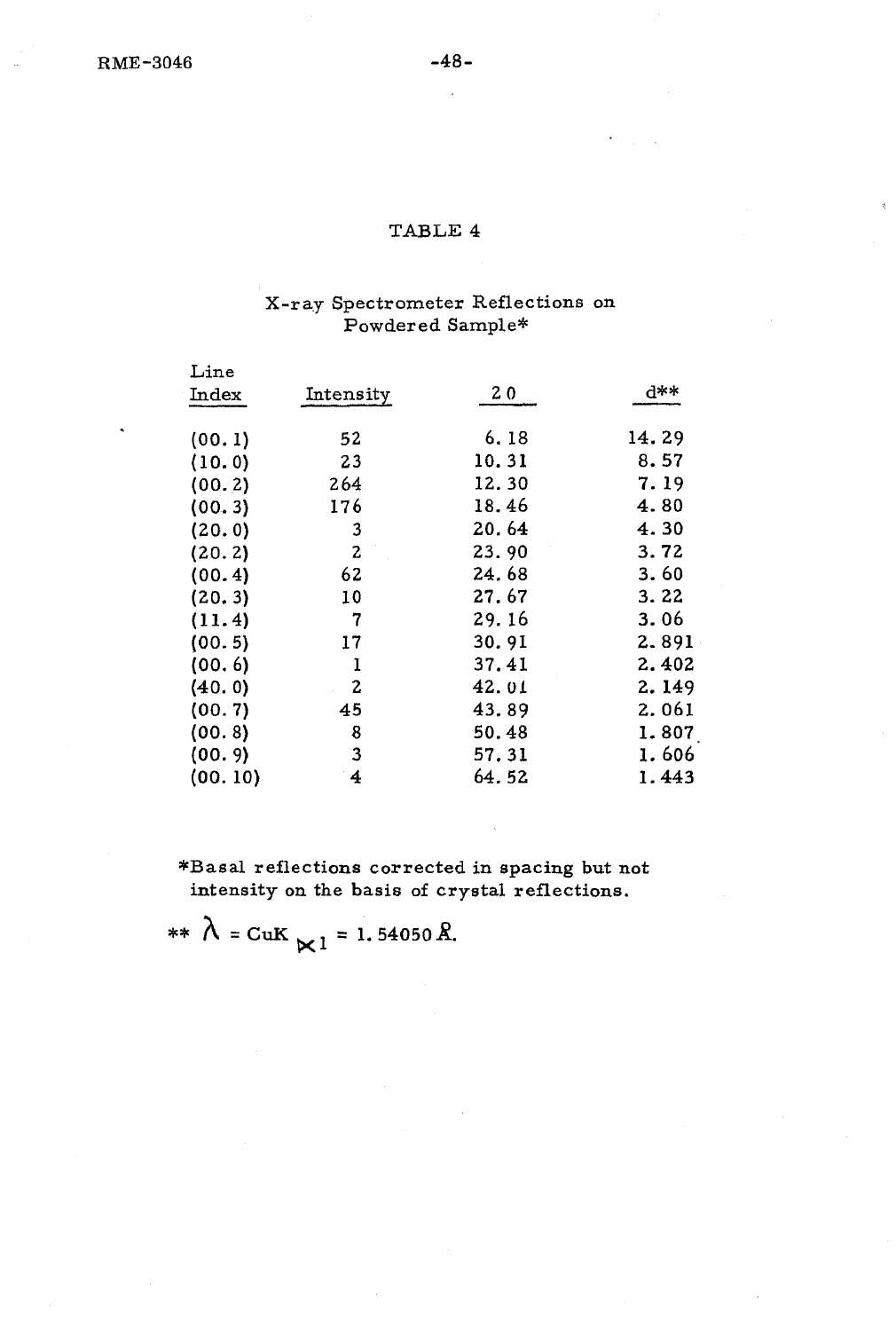# TABLE 5

# X-ray Spectrometer Reflections on  $(00.1)$ , n = 1 to  $10$ .

| Line    |           |                |       | d*    |  |
|---------|-----------|----------------|-------|-------|--|
| Index   | Intensity | 2 <sub>0</sub> | d**   | Corr. |  |
| (00.1)  | 52        | 6.179          | 14.29 | 14.45 |  |
| (00.2)  | 264       | 12.295         | 7.19  | 7.23  |  |
| (00.3)  | 176       | 18.462         | 4.802 | 4.818 |  |
| (30.4)  | 62        | 24.684         | 3.604 | 3.613 |  |
| (00.5)  | 17        | 30.905         | 2.891 | 2.891 |  |
| (00.6)  |           | 37.407         | 2.402 | 2.409 |  |
| (00.7)  | 45        | 43.889         | 2.061 | 2.065 |  |
| (00.8)  | 8         | 50.475         | 1.807 | 1.807 |  |
| (00.9)  | 3         | 57.309         | 1.606 | 1.606 |  |
| (00.10) | 4         | 64.515         | 1.443 | 1.445 |  |
|         |           |                |       |       |  |

\*Recalculated on the basis of (00. 5) and (00.8).

\*\*  $\lambda = \text{CuK} \times 1 = 1.54050 \text{ Å}.$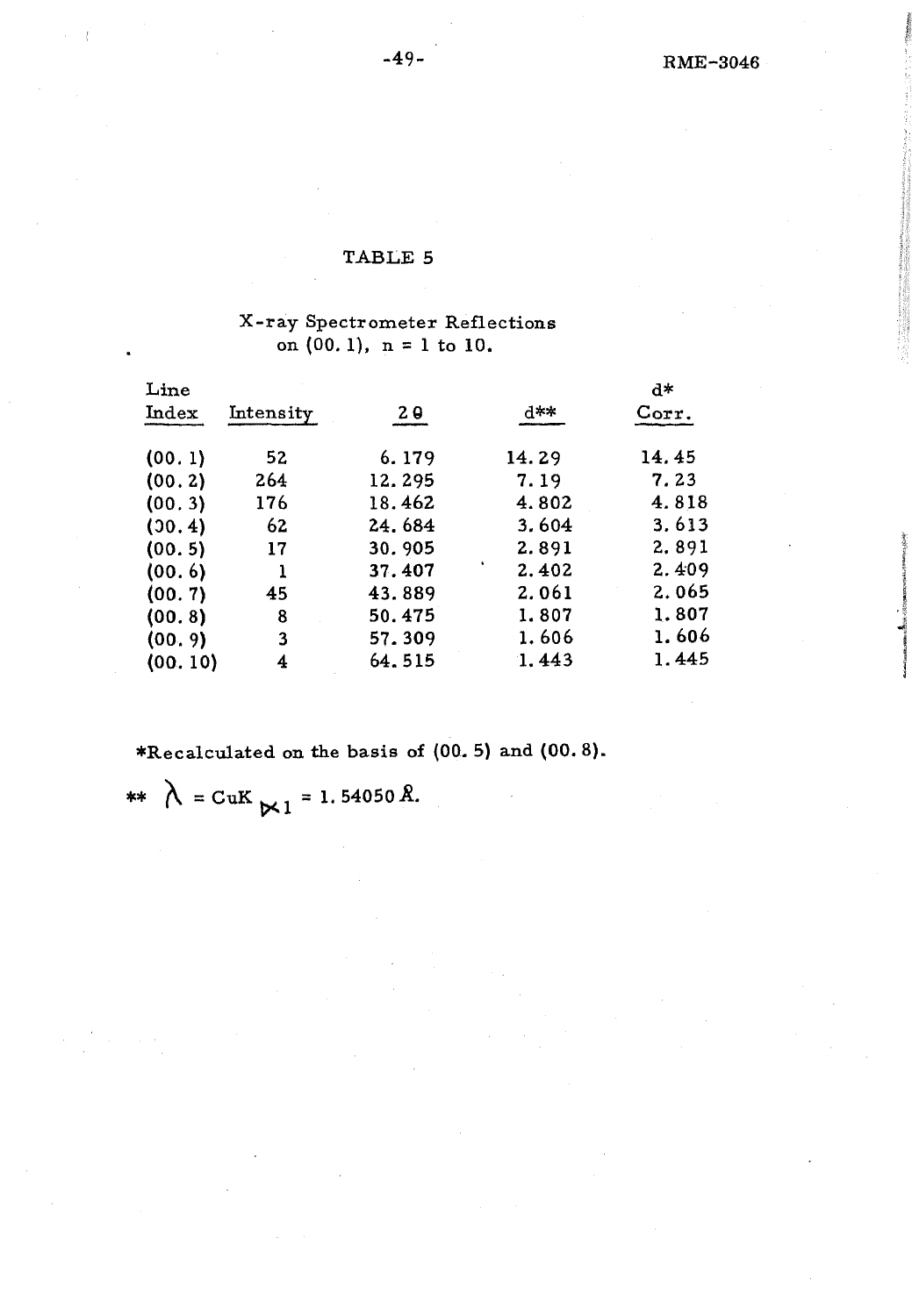lattice constants  $a_0$  (10.0) = 8.597  $\hat{R}$  and  $c_0$  (00.1) = 14.453  $\hat{R}$ .

Variations in line measurement appear largely limited to the  $(00. 1)$ planes as shown by computation of (00. 1), (10.0) and (00. 2) for seven diffraction patterns A to G as follows:

|  |  |  | A B C D E F G                                      |  |
|--|--|--|----------------------------------------------------|--|
|  |  |  | $(00.1)$ 16.51 16.35 16.05 14.58 14.46 14.38 14.36 |  |
|  |  |  | $(10.0)$ 8.52 8.58 8.52 8.55 8.63 8.58 8.57        |  |
|  |  |  | $(00.2)$ 7.20 7.27 7.25 7.20 7.23 7.24 7.20        |  |

While these measurements lack the accuracy of spectrometer readings, the wide and possibly systematic variation in (00. 1) is unmatched by the unsystematic variations of either (l0. 0) or (00.2).

### NOMENCLATURE

While more precise data are desired the various studies to date in  $$ dicate that the mineral is homogeneous, hexagonal, and a hydrous uraniurx molybdate. Such a mineral does not appear to have been previously rec  $\alpha$ gnized. \*

In view of the chemical composition the name umohoite is suggested for the mineral. The combination of letters selected follows a precedent set by such names as thucolite (from the chemical symbols ThUCO-lite) and nahcolite (from the chemical symbols NaHCO-lite) in which the symbols of the chemical elements of which the mineral is composed are combined. to form a word. Thus U, Mo, H and O are combined with the customary mineral suffix to form the word umohoite.

### ORIGIN

The association of uranium and molybdenum has previously been  $ob$ served in connection with the vitrophyre dikes that cut the quartz monzonites of the Marysvale uranium area. Thus veinlets of fluorite and uraninite  $cut$ the glass which makes up the mass of the dikes, while the partially alter  $ed$ . vitrophyre yields molybdenum on the order of  $0.5\%$ . Ilsemannite, the

\*The nearest approach is molybdanuran (Boldyrev, 1926-35) as reported **by** Hey (1950, 27.2.6) to be an anhydrous molybdate of uranium..